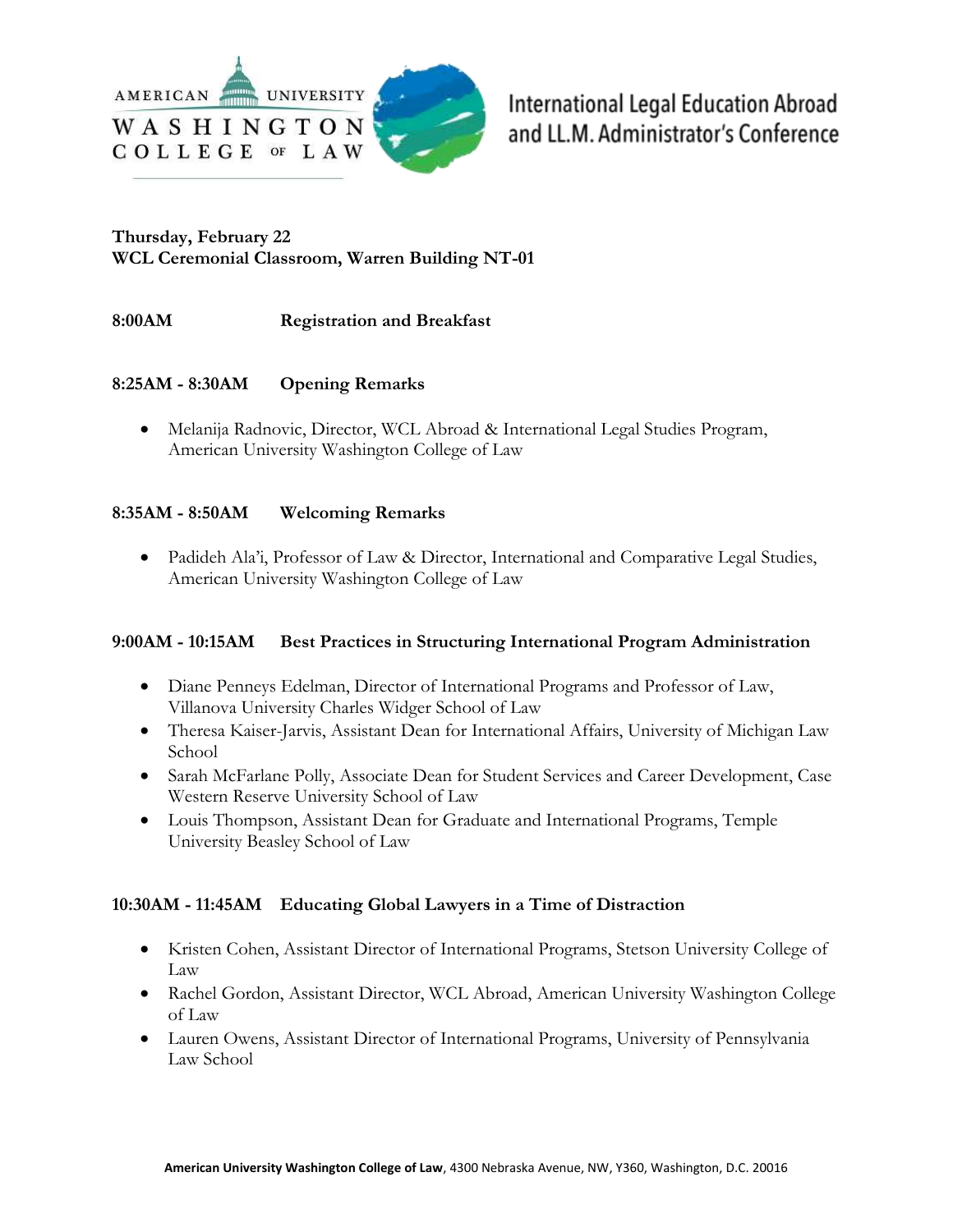

#### 12:00PM - 1:30PM **Lunch: Guided Discussion: Student Services and Education Abroad**

 Led by David Jaffe, Associate Dean for Student Affairs, American University Washington College of Law

#### 1:45PM - 3:00PM **Supporting Professional Goals for International Students**

- Lesley Davis, Assistant Dean for International Programs, Indiana University Maurer School of Law
- Carrie Field, Director of Graduate and Exchange, UConn School of Law.
- Melanija Radnovic, Director, WCL Abroad & International Legal Studies Program, American University Washington College of Law

### 3:15PM - 4:40PM **Innovative Approaches to the Administration of Graduate Law Programs**

- Gabrielle Goodwin, Director of Graduate Legal Studies, Indiana University Maurer School of Law
- Dr. Dana Raigrodski, Lecturer and Director of the General LL.M. Program at the University of Washington School of Law

#### 5:00PM **Reception**

The Reception will be in the American University Washington College of Law, Pence Law Library

# **WCL Ceremonial Classroom, Warren Building NT-01 Friday, February 23, 2017**

#### 8:30AM **Breakfast**

#### 9:00AM - 10:15AM **International Recruiting in a Virtual Age**

- Miki Pike Hamstra, Director of Graduate Programs, Indiana University Robert H. McKinney School of Law
- Julie Sculli, Director of International Programs, Brooklyn Law School